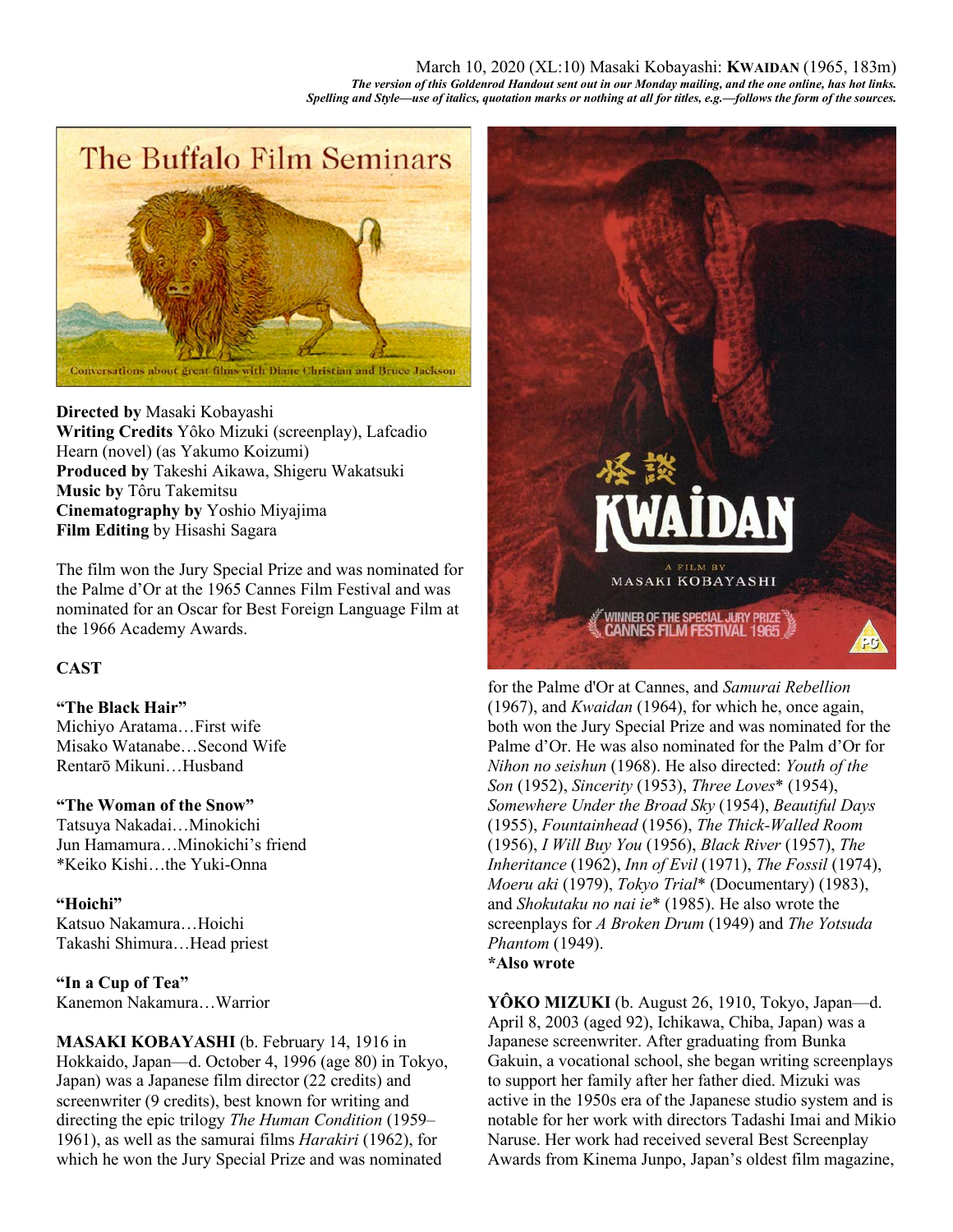and has been described in the book *Women Screenwriters: An International Guide* as "One of the most important and accomplished Japanese female screenwriters of all time." These are some of the 37 films she wrote for: *Onna no issho* (1949), *Till We Meet Again* (1950), *Sekirei no kyoku* (1951), *People of Akata* (1952), *Mother* (1952), *Oka wa hanazakari* (1952), *Himeyuri no Tô* (1953), *Husband and Wife* (1953), *Aijô ni tsuite* (1953), *Older Brother, Younger Sister* (1953), *An Inlet of Muddy Water* (1953), *Sound of* 

*the Mountain* (1954), *Floating Clouds* (1955), *Koko ni izumi ari* (1955), *Shûu* (1956), *Yakan chûgaku* (1956), *Untamed Woman* (1957), *Morishige no Boku wa biyôshi* (1957), *Jun'ai* 



*monogatari* (1957), *Angry Island* (1958), *Kami no taisho* (1958), *Hadaka no taishô* (1958), *Kiku to Isamu* (1959), *Brother* (1960), *The Age of Marriage* (1961), *Arega minato no hi da* (1961), *Mozu* (1961), *Nippon no obaachan* (1962), *A Night to Remember* (1962), *Sweet Sweat* (1964), *Kwaidan* (1964), *Freezing Point* (1966), *Devils-in-Law* (1968), *The Possessed* (1976), *Older Brother, Younger Sister* (1976), *Himeyuri no Tô* (1982), and *Himeyuri no Tô* (1995).

**LAFCADIO HEARN** (b. 27 June 1850, Lefkada, United States of the Ionian Islands (present-day Greece)—d. 26 September 1904 (aged 54), Tokyo, Empire of Japan), known also by the Japanese name Koizumi Yakumo, was a writer, known best for his books about Japan, especially his collections of Japanese legends and ghost stories, such as *Kwaidan: Stories and Studies of Strange Things*. In the United States, Hearn is also known for his writings about the city of New Orleans based on his ten-year stay in that city.

**YOSHIO MIYAJIMA** (b. February 3, 1910 in Nagono, Japan—d. February 21, 1998) was a Japanese cinematographer (45 credits). He worked frequently with Masaki Kobayashi. These are some of the films he worked on: *Utanô yononaka* (1936), *Jinsei keiba* (1938), *War and Peace* (1947), *Violence* (1952), *Before Dawn* (1953), *The Beauty and the Dragon* (1955), *Wedding Day* (1956), *Joyu* (1956), *Behold Thy Son* (1957), *Glow of the Firefly* (1958), *Naked Sun* (1958), *The Human Condition I: No Greater Love* (1959), *The Human Condition II: Road to Eternity* (1959), *The Human Condition III: A Soldier's Prayer* (1961), *Love Under the Crucifix* (1962), *Harakiri* (1962),

*Kwaidan* (1964), *Live Your Own Way* (1967), *Empire of Passion* (1978), *Akô-jô danzetsu* (1978), and *Shikake-nin Baian* (1981).

**MICHIYO ARATAMA** (b. January 15, 1930, Nara, Japan—d. March 17, 2001 (aged 71), Tokyo, Japan) was a Japanese actress who appeared in leading and supporting roles in such films as Hiroshi Inagaki's *Chushingura: Hana no Maki, Yuki no Maki* (1962), Kihachi Okamoto's

*Samurai Assassin* (1965) and *Sword of Doom* (1966), and Masaki Kobayashi's *Kwaidan* (1965), *Hymn to a Tired Man* (1968), and *The Human Condition trilogy* (1959-1961).

**RENTARŌ MIKUNI** (b. January

20, 1923, Gunma, Japan—d. April 14, 2013) appeared in over 150 films since making his screen debut in 1951. Besides his appearance in tonight's Kobayashi's film, he was in the director's harrowing *Harakiri* (1962). Throughout his career, he was involved with films recognized by the elite Cannes Film Festival. In 1971, he was in Masahiro Shinoda's fantasy drama *Himiko*, which was entered into the 1974 Cannes Feature Film Competition. In 1986, he was in Yoshishige Yoshida's drama *A Promise*, which was screened in the Un Certain Regard section at Cannes. Mikuni's own filmmaking effort, the 1987 *Shinran: Path to Purity* was awarded the Jury Prize at Cannes.

**TATSUYA NAKADAI** (b. December 13, 1932, Tokyo, Japan) is a Japanese film actor famous for the wide variety of characters he has portrayed and many collaborations with famous Japanese film directors. He has been featured in 11 Kobayashi films, including *The Human Condition trilogy* (1959-1961), wherein he starred as the lead character Kaji, plus *Harakiri* (1962), *Samurai Rebellion* (1967) and *Kwaidan* (1965), tonight's film. Nakadai starred or co-starring in many films directed by Akira Kurosawa: *Seven Samurai* (1954), *Yojimbo* (1961), *Sanjuro*  (1962), *High and Low* (1963), *Kagemusha* (1980), and *Ran* (1985). He was also cast in significant films directed by Hiroshi Teshigahara (*The Face of Another*, 1966), Mikio Naruse (*When a Woman Ascends the Stairs*, 1960), Kihachi Okamoto (*Kill!*, 1968, and *The Sword of Doom*, 1966), Hideo Gosha (*Goyokin*, 1969), Shirō Toyoda (*Portrait of Hell*, 1969) and Kon Ichikawa (*Enjō*, 1958, and *Odd Obsession*, 1960).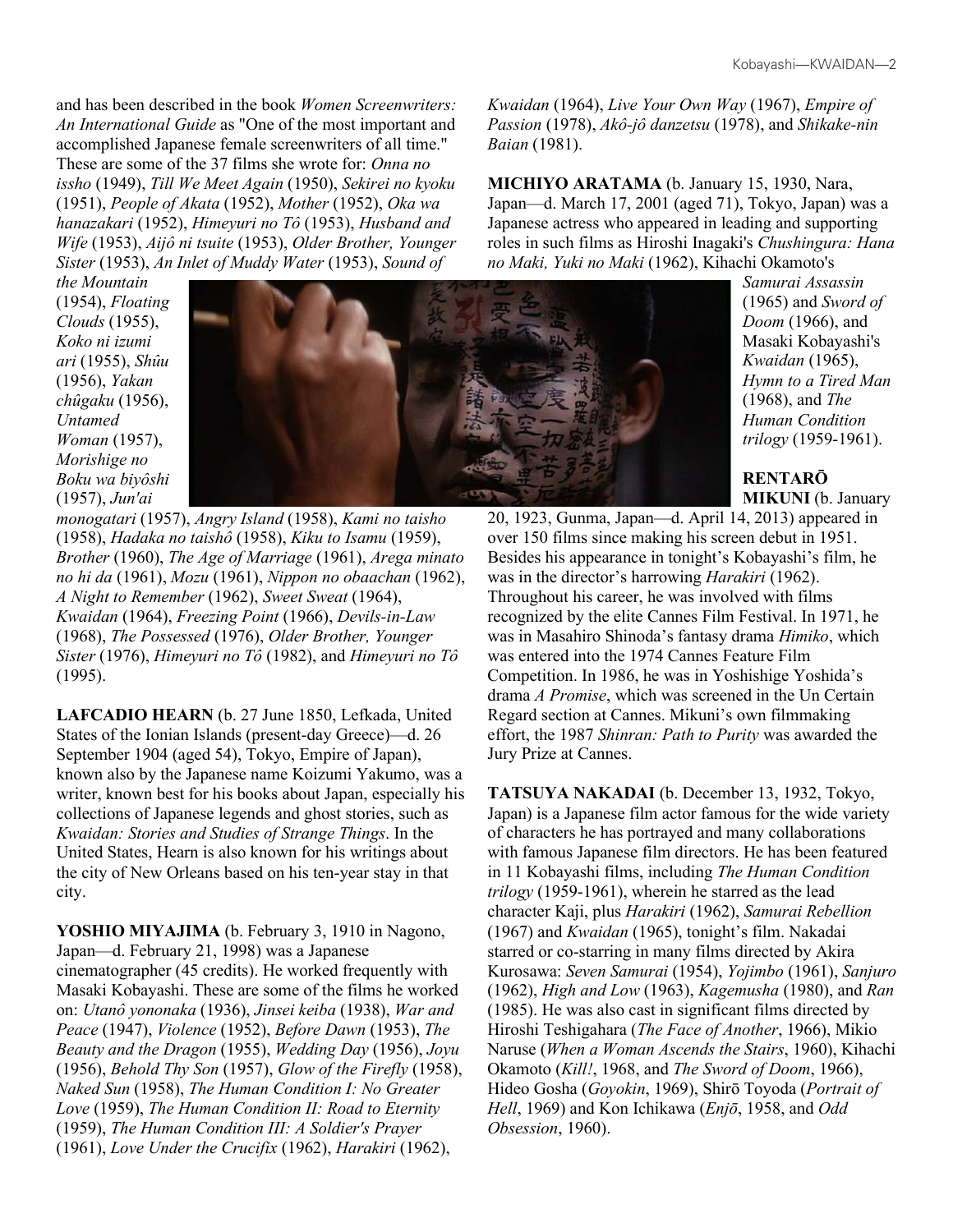**KEIKO KISHI** (August 11, 1932 in Yokohama, Japan) is a Japanese actress, writer, and UNFPA Goodwill Ambassador who made her acting debut in 1951. David Lean had proposed her for the main role in *The Wind Cannot Read*, about a Japanese language instructor in India circa-1943 who falls in love with a British officer, but the project fell through. Several films she acted in were recognized by Cannes, including Shirō Toyoda's *Snow Country* (1957), which was entered into the 1958 Cannes Film Festival, and Kon Ichikawa's *Her Brother* (1960), which won a prize for Special Distinction at Cannes in

1961. Besides acting in tonight's film, she also appeared in Kobayashi's *The Fossil* (1975).

#### **TAKASHI SHIMURA** (b.

March 12, 1905, Ikuno, Hyōgo, Japan—d. February 11, 1982 (aged 76),

Tokyo, Japan) was a Japanese actor who appeared in over 200 films between 1934 and 1981. Along with Toshirō Mifune, Shimura is the actor most closely associated with Kurosawa: he appeared in 21 of Kurosawa's 30 films. In fact, Kurosawa's cinematic collaboration with Shimura, from Sanshiro Sugata in 1943 to *Kagemusha* in 1980, started earlier and lasted longer than his work with Mifune (1948–65). Shimura's performances for Kurosawa included the doctor in *Drunken Angel* (1948), the veteran detective in *Stray Dog* (1949), the flawed lawyer in *Scandal* (1950), the woodcutter in *Rashomon* (1950), the mortally ill bureaucrat in *Ikiru* (1952), and the lead samurai Kambei in *Seven Samurai* (1954). Kurosawa wrote the part in Kagemusha specifically for Shimura, but the scenes were cut from the Western release, so many in the West did not know that he had been in the film. The DVD release of the film by The Criterion Collection restored Shimura's footage. Shimura appeared in a number of Tōhō kaiju (giant monster) and tokusatsu (special effects) films, many of which were directed by Kurosawa's good friend and colleague Ishirō Honda. Shimura's roles included Professor Kyohei Yamane in the original *Godzilla* (1954), a character he briefly reprised in *Godzilla Raids Again* (1955). He acted in *Osaka Elegy*, a 1936 film Kenji Mizoguchi considered his first serious effort as a director, also his first commercial and critical success in Japan. He appeared in *Snow Trail*, a 1947 black-and-white film directed by Senkichi Taniguchi with Akira Kurosawa's screenplay. He also appeared in Yasuzo Masumura's *Afraid to Die*, a 1960 film notable for featuring the nationalist author, Yukio Mishima.



**Gwendolyn Audrey Foster: "***Kwaidan* **(***Senses of Cinema 2016)*

Along with Kenji Mizoguchi's *Ugetsu Monogatari* (1953) and Akira Kurosawa's adaptation of William Shakespeare's *Macbeth*, *Throne of Blood* (*Kumonosu-jō,* 1957), Masaki Kobayashi's *Kwaidan* (1964) – aka *Kaidan*, or 'ghost stories' – is one of the peaks of the Japanese cinema during its golden era, and one of the most superbly atmospheric supernatural films ever produced in any country. It's also a

terrific example of how a portmanteau film can work successfully, harking back to Ealing Studios' multidirector *Dead of Night* (1945), and gesturing towards the multi-story films of Amicus in the 1960s.

Kobayashi's filmography as a director isn't extensive, with only 21 feature films to his credit throughout his entire career, yet each of his projects has an individual stamp that makes them deeply personal. His earlier films are both gritty and introspective, and seem nothing at all like *Kwaidan*: one of Kobayashi's most compelling early films is the brutal baseball *noir* drama *I Will Buy You* (*Anata kaimasu,* 1956), in which a young player rises to the top of Japanese professional baseball, revealed to be little more than a racket.

Kobayashi's other major works include the epic trilogy *The Human Condition* (1959- 1961), which clocks in at an astonishing 9 hours and 47 minutes in its entirety, and *Harakiri* (*Seppuku*, 1962), a suitably violent and nihilistic samurai film. Most of Kobayashi's work is in black and white, but in *Kwaidan* he evokes a world of heavily stylized colour, and creates one of the most sensual and strangely evocative supernatural films ever made. It remains one-of-a-kind not only for Kobayashi, but also for what has been loosely called 'the horror film': *Kwaidan* doesn't deal in shock imagery, but rather in an ever-mounting sense of psychological dread.

Based on Lafcadio Hearn's anthology of Japanese tales of the supernatural, *Kwaidan: Stories and Studies of Strange Things* (1904), the film is structured in four parts. "The Black Hair" follows a warrior who leaves his first wife for a second marriage to gain greater status, only to find the promise of a "better life" is an empty one indeed. "The Woman of the Snow" is a tale of supernatural vengeance in which a woodcutter falls in love with a Yukionna, or "snow woman" – a spirit who wanders the woods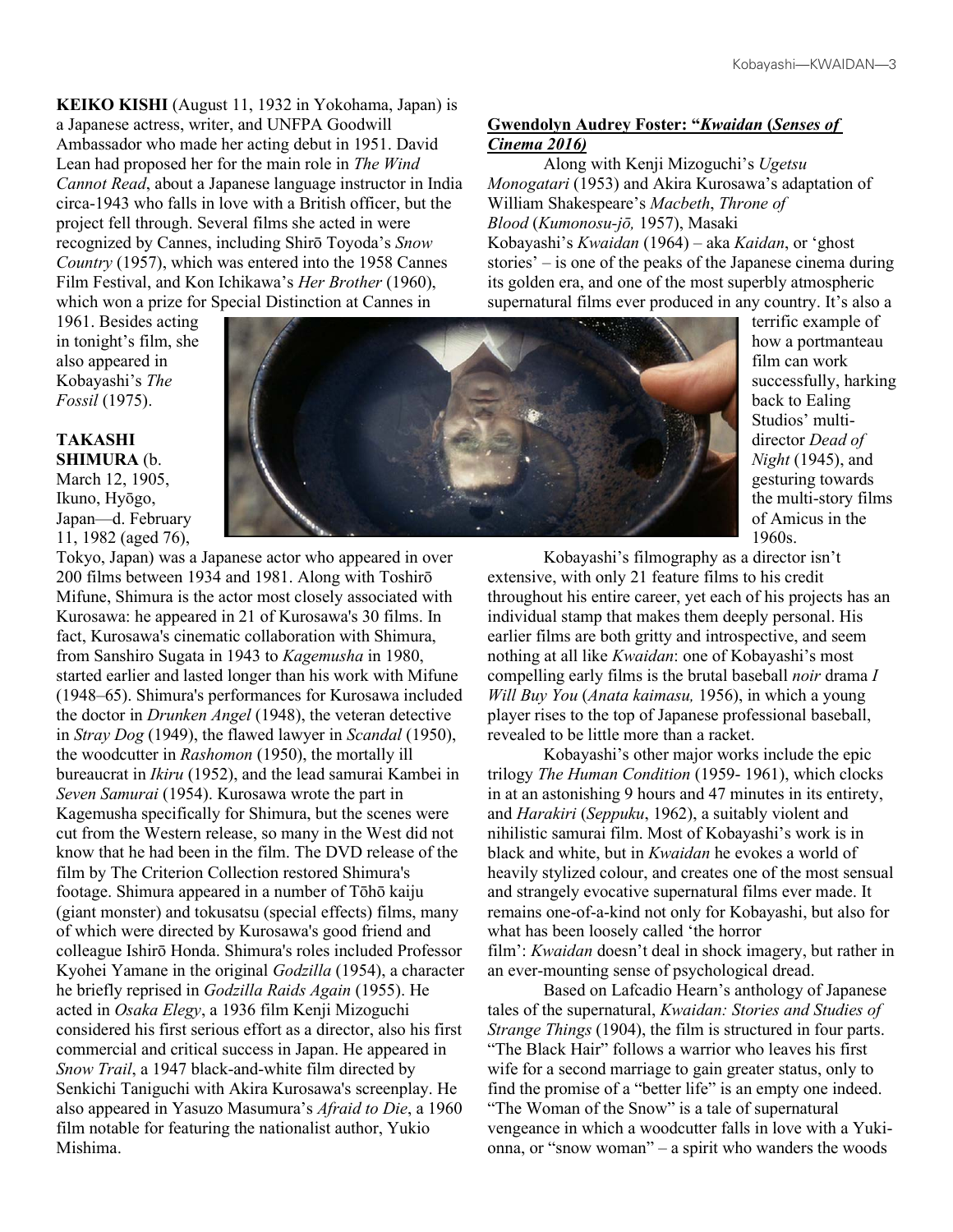– with unexpected results. "Hoichi the Earless" deals with a blind musician who discovers that he has been unwittingly singing for a family of ghosts, resulting in dire consequences. The last section (which the spectator is

invited to complete in their own mind) is "In a Cup of Tea," the philosophically deepest and most challenging of the tales, in which a writer is continually disturbed by the unexpected sight



trained as a painter before beginning his career as a filmmaker," and the meticulous attention to visual detail throughout the film, not only in the sets, but in the costumes, the lighting, and the colour effects, which are simultaneously subtle, and yet layered in textures

that seem to continue without end, reflects this early apprenticeship. As O'Brien writes,

ultimately an expressionist fairy tale for adults, in which all is artifice, and yet at the same time mesmerizingly real. As Geoffrey O'Brien noted, Kobayashi "had

The elaborateness of Kwaidan's artifice is not concealed. On the contrary, right from the first liquid swirls of primary-colored ink that wash across the screen, we are invited to savor the sensory delights of every hue, every movement, every unfolding pattern. On repeated viewings, the spectator becomes aware of further layers of mirroring and repetition and counterpoint, of seasonal shifts and contrasting colors, of insistent images, whether of an opening gate or an abandoned pair of sandals, recurring in different contexts. $\frac{1}{1}$ 

Complementing these dazzling, almost hallucinatory visuals is Toru Takemitsu's bold and modern soundtrack, which deftly avoids the clichés of conventional film music, especially in the case of a horror film, in which the score usually underscores the images with conventionally melodramatic music. Takemitsu's score – one of the many he composed for most of the major directors working in Japan during the era – uses expressionist sounds, and bizarre instrumentation interspersed with sections of uneasy quiet and deliberately disarms the spectator, while simultaneously weaving a spell that draws the viewer further into Kobayashi's colourful and highly stylized realm.

*Kwaidan* is a film unlike any other, not only in its visual structure, but also in its insistence on the viewer's patience – which is rewarded – in each of the four stories by a suitably macabre conclusion. Nothing is straightforward in *Kwaidan*; it's a world where anything is possible, where spirits interact with the living on an everyday basis, and those who trifle with the spirits of the departed pay dearly for their hubris.

Above all, *Kwaidan* is a stunning visual experience, best seen in a theater for full impact, as

of a face in – as the title suggests – his cup of tea. Winner of the Special Jury Prize at the 1965 Cannes Film Festival, and honored with an Academy Award nomination for Best Foreign Language Film the same year, *Kwaidan* is one of the most sumptuously mounted horror films ever made, shot in moody, otherworldly colour that would be evoked again in Dario Argento's *Suspiria* (1977), in true TohoScope ratio 2.35:1 by the gifted cinematographer Yoshio Miyajima, with stunning art direction by Shigemasa Toda.

Working from Yôko Mizuki's screenplay, director Kobayashi unfolds these tales in a leisurely, assured fashion. The final film practically envelops the viewer in the world of the unknown. The correct running time of the film is 183 minutes, but in some of its first screenings, *Kwaidan* was cut to 161 minutes, and even to 125 minutes, by cutting some of the stories down, or eliminating one of the segments entirely. Only the complete version really conveys the mystery and sense of dread so essential to the success of the film.

Those expecting a more brutal or violent horror film will be disappointed as *Kwaidan* is a film of nuance and restraint, despite the excesses of sound design and wildly stylized visuals. Kobayashi's mise en scene is deliberate and proceeds with the assurance of dream-like logic, or the lack thereof; the world of *Kwaidan* is one in which the supernatural atmosphere is very real, often intertwined with scenes that conjure everyday life, a fact that several of the film's protagonists ignore at their peril.

*Kwaidan* is a psychological horror film for those who are seeking an utterly immersive experience, in which the viewer is gradually seduced by the deeply saturated colour, the expressiveness of the seemingly vast hand built studio sets, and the sheer time factor. This is a film that takes the viewer out of the real world into another realm altogether. In its visual and thematic structure, *Kwaidan* is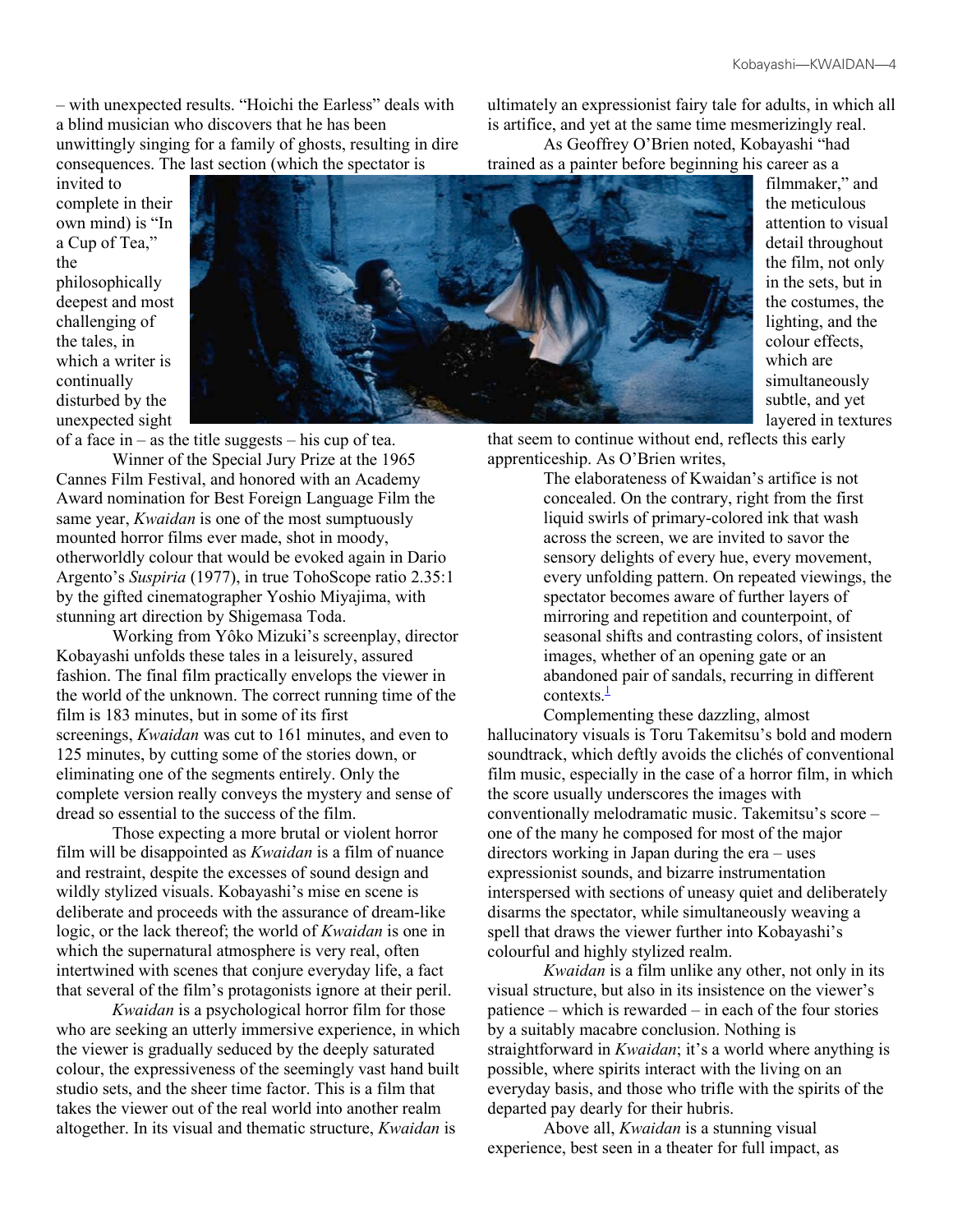Kobayashi's TohoScope images unfold on the screen as if in a dream – a dream in which the dead are alive, the living may be dead, and illusion and reality merge into a world which is at once alluring and yet menacing. *Kwaidan* is one of the treasures of supernatural cinema, existing in a world all its own, which beckons to us, even as we sit in the theater, transfixed by the images we see on the screen.



# **Goffrey O'Brien: "Kwaidan: No Way Out" (***Criterion Essays)*

For a film so widely and indelibly remembered, Masaki Kobayashi's *Kwaidan* has confounded a surprising number of critics over the years. Ever since its release in 1965, there have been those who have found it too long, too artificial, too self-consciously exotic, not socially minded enough for the director of *The Human Condition*(1959–61) and *Harakiri* (1962), not scary or gory enough to qualify as a horror film. To be sure, this fourpart adaptation of four renowned ghost stories by Lafcadio Hearn—not quite comparable to any other film, regardless of genre or country of origin, and unique in Kobayashi's oeuvre—defies easy categorization. That is perhaps why it has remained for countless viewers such a singular experience, clinging to memory like an unshakable dream, a glimpse into some alternate zone where light falls differently on faces, time moves by a different measure, and terror blends disturbingly with beauty.

In its day, it was the most expensive Japanese film to date, shot almost entirely on hand-painted sets built in an airplane hangar, the only space big enough to accommodate them. The meticulousness of the production is evident in every frame: there is not a leaf or a piece of fabric or a dust trace on a worn floorboard that is not visibly the result of intensive consideration and labor. The whole film feels made by hand, a quality not ordinarily associated with a production epic both in length (restored for this release to its full 183-minute running time) and in the spatial dimensions of the TohoScope screen. The elaborateness of *Kwaidan*'s artifice is not concealed. On the contrary, right from the first liquid swirls of primarycolored ink that wash across the screen, we are invited to savor the sensory delights of every hue, every movement, every unfolding pattern. On repeated viewings, the spectator becomes aware of further layers of mirroring and repetition and counterpoint, of seasonal shifts and

contrasting colors, of insistent images, whether of an opening gate or an abandoned pair of sandals, recurring in different contexts.

Such openly acknowledged artificiality has deep roots in Japanese art, and most prominently in Japanese theatrical traditions. It was the eighteenth-century Bunraku playwright Monzaemon Chikamatsu, in discussing the aesthetics of the puppet theater, who described art as "something that lies in the slender margin between the real and the unreal." *Kwaidan* was following closely on such notable cinematic experiments as Akira Kurosawa's *Throne of Blood* (1957), with its grafting of Noh performance style to the period action film, Keisuke Kinoshita's *The Ballad of Narayama* (1958), with its painted landscapes, and Kon Ichikawa's *An Actor's Revenge* (1963), with its jarringly garish color effects. Kobayashi had trained as a painter before beginning his career as a filmmaker, and in the progression from earlier, more naturalistic work like *Black River* (1957) through the monumental compositions of *The Human Condition* and the more extreme stylization of his first period film, *Harakiri,* he seems to have moved quite deliberately toward the almost hermetically controlled visual and aural world of *Kwaidan.*

The aural dimension was entrusted to the great composer Toru Takemitsu, whose hundred or so film scores include—aside from his other collaborations with Kobayashi—ones for major works by Kurosawa, Nagisa Oshima, Hiroshi Teshigahara, Masahiro Shinoda, Ichikawa, and Shohei Imamura. Takemitsu's contribution to *Kwaidan* can hardly be overestimated. He once stated that "timing is the most crucial element in film music: where to place the music, where to end it, how long or how short it should be," and from the opening moments of *Kwaidan*'s first episode—as the camera moves through and then soars above the dilapidated gate of a ruined dwelling, proceeding to glide through the house's uninhabited interiors in a series of voluptuous forward movements, as if it were calmly swallowing great gulps of empty space—our perception is already being shaped by the creaks and cracks and muffled slams and whooshes of wind on Takemitsu's soundtrack. *Kwaidan*'s atmosphere is fully established before a single character has appeared onscreen. His musique concrète, compounded of jangling plucks and tweets and a hundred other not-quiteidentifiable sounds, is defined as much by its silences as by its never predictable accents. Of the making of the soundtrack, Takemitsu remarked: "I wanted to create an atmosphere of terror. But if the music is constantly saying, 'Watch out! Be scared!' then all the tension is lost. It's like sneaking up behind someone to scare them. First, you have to be silent. Even a single sound can be film music . . . We used real wood for effects. I'd ask for a *cra-a-a-ck*sound, and they'd split a plank of wood, or rip it apart, or rend it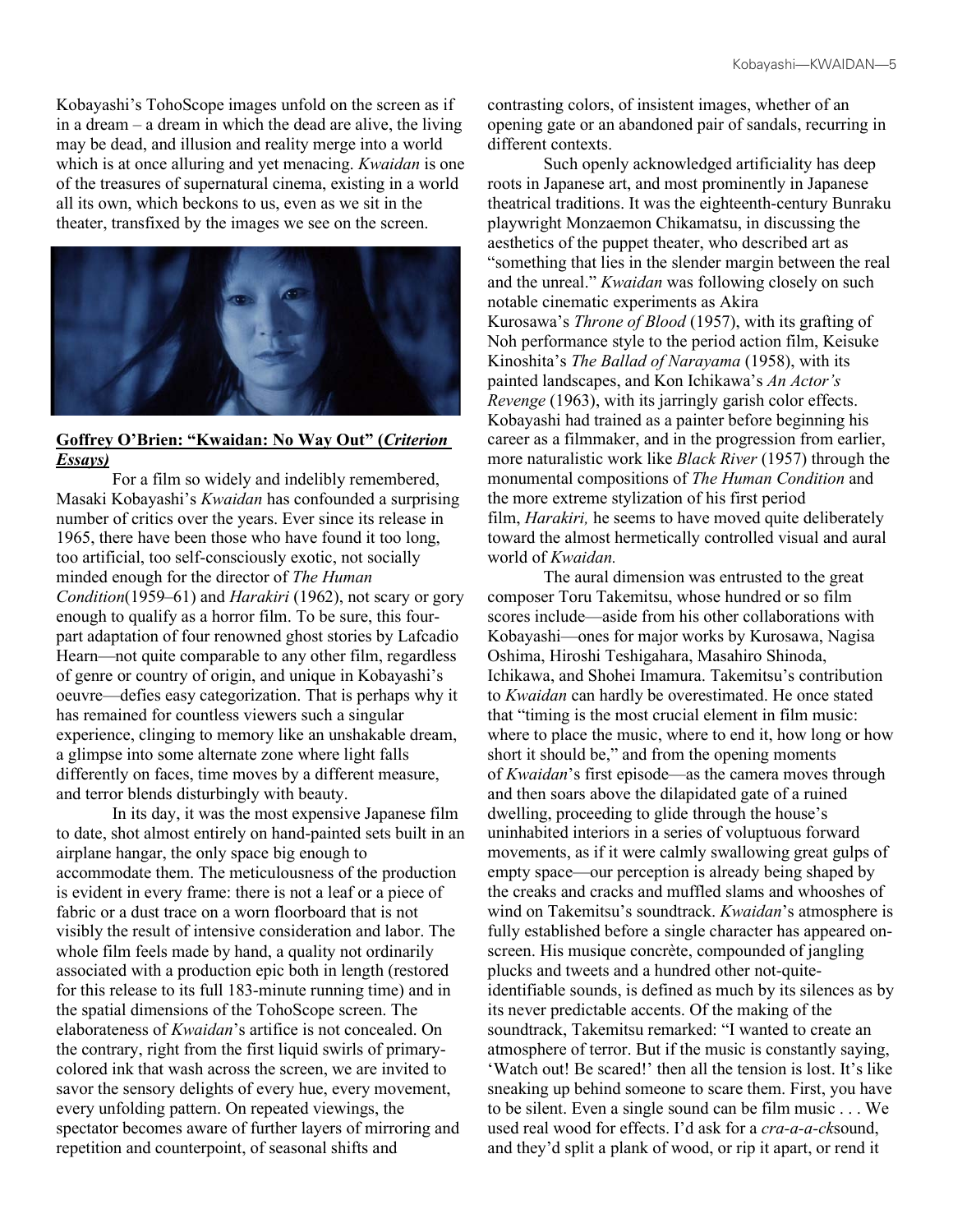with a knife. Using all these wood sounds, I assembled the track." What we get is the sound of a constant, tormented undermining of the world Kobayashi's characters think they inhabit.

That world is an exotic one. It could hardly be otherwise given the nature of the source material. The life and work of Lafcadio Hearn (1850–1904) are something of a case study in exoticism, with Hearn the quintessential man without a country: born to a Greek mother and an Irish father, set adrift at an early age among unsympathetic relatives, absorbing the aesthetic directives of French romanticism while enduring the dreary rigors of a Catholic boarding school in Normandy, shipped off to the United States, where he remade himself as a chronicler of black

culture in the American South and in the Caribbean—and finally reinventing himself once more in Japan, marrying a woman from a samurai family (while concealing the traces of an



earlier biracial marriage in America), converting to Buddhism, and establishing himself as a world-famous interpreter of Japanese culture and folklore, while remaining only modestly capable of reading Japanese.

By a circuitous process, his literary versions of Japanese folktales, some of which had not previously been written down, and to which he added his own European literary flourishes, became part of Japanese literature under his adopted name, Yakumo Koizumi. Hearn's books—of which Kobayashi's film draws

on *Shadowings* (1900), *Kotto* (1902),

and *Kwaidan* (1904)—were calculated to appeal to a Western appetite for the mysteries of "ghostly Japan"; but they were also, it might be supposed, to some degree exotic to a Japanese readership then in the midst of the modernizing Meiji period. That era too, in light of all the cataclysms that followed, had by 1965 acquired its own patina of nostalgic myth. Myth within myth, then, exoticism within exoticism: for *Kwaidan,* the whole of the past is itself something of a supernatural phenomenon, an unreality to which we yet remain inescapably tied, a ghost story from which no one can entirely awake.

The first three stories Kobayashi chose to include all involve broken vows, broken not through conscious malevolence but through what seem like unavoidable circumstances: in "The Black Hair," a promise made to a wife; in "The Woman of the Snow," to a spirit; and in the film's dazzling centerpiece, "Hoichi the Earless," to a whole phantom army. The brief final episode, "In a Cup of Tea," ends the film on a note of bizarre comedy. These are not tales that point to any obvious moral other than the danger of venturing, deliberately or by accident, beyond the invisible barriers that mark the limits of the human world. What lies beyond those barriers is the domain of supernatural terror, but it is also the domain of art. In *Kwaidan,* beauty is not decoration but a direct link to unknown and perilous realms.

Hearn's four original stories run to a total of thirtyseven pages in their first, large-type printings. These skeletal anecdotes expand under Kobayashi's treatment into dense and multileveled experiences, in which great

stretches of time are compressed. In "The Black Hair," an impoverished samurai leaves his wife, remarries into a more socially elevated family, and moves to a distant province in the service of

a feudal lord. The years of his absence are marked by discontent in his new marriage and deepening regret for the woman he abandoned. In his imagination, he returns again and again to their former home, the camera repeating the same probing movement, as if nudging in frustration against temporal limits, pushing forward and then forced to pull back. When he does finally get back to where he started out, we are once again enmeshed in the movement with which the episode began, moving toward the light in the far room where the first wife sits at her loom. Here time slows down, every second of the longed-for reunion seeming stretched out, until the inevitable revelation that turns it all to horror and decay.

The straight-out horror ending of "The Black Hair" gives way in "The Woman of the Snow" to a fairy-tale atmosphere whose entirely fabricated loveliness, all painted moon and artificial snow, in no way impedes a deepening mood of menacing uncanniness. A young woodcutter's encounter with a snow spirit culminates in her threatening him with doom should he ever speak of their meeting. Once again years go by, a whole rural lifetime of courtship and parenthood and contented domestic life passing before us, until he is put to the test. At *Kwaidan*'s Cannes premiere, this episode was omitted, depriving the film of a crucial emotional register: the suggestion of a forbidden love uniting the natural and supernatural worlds. The woodcutter's failure to adhere to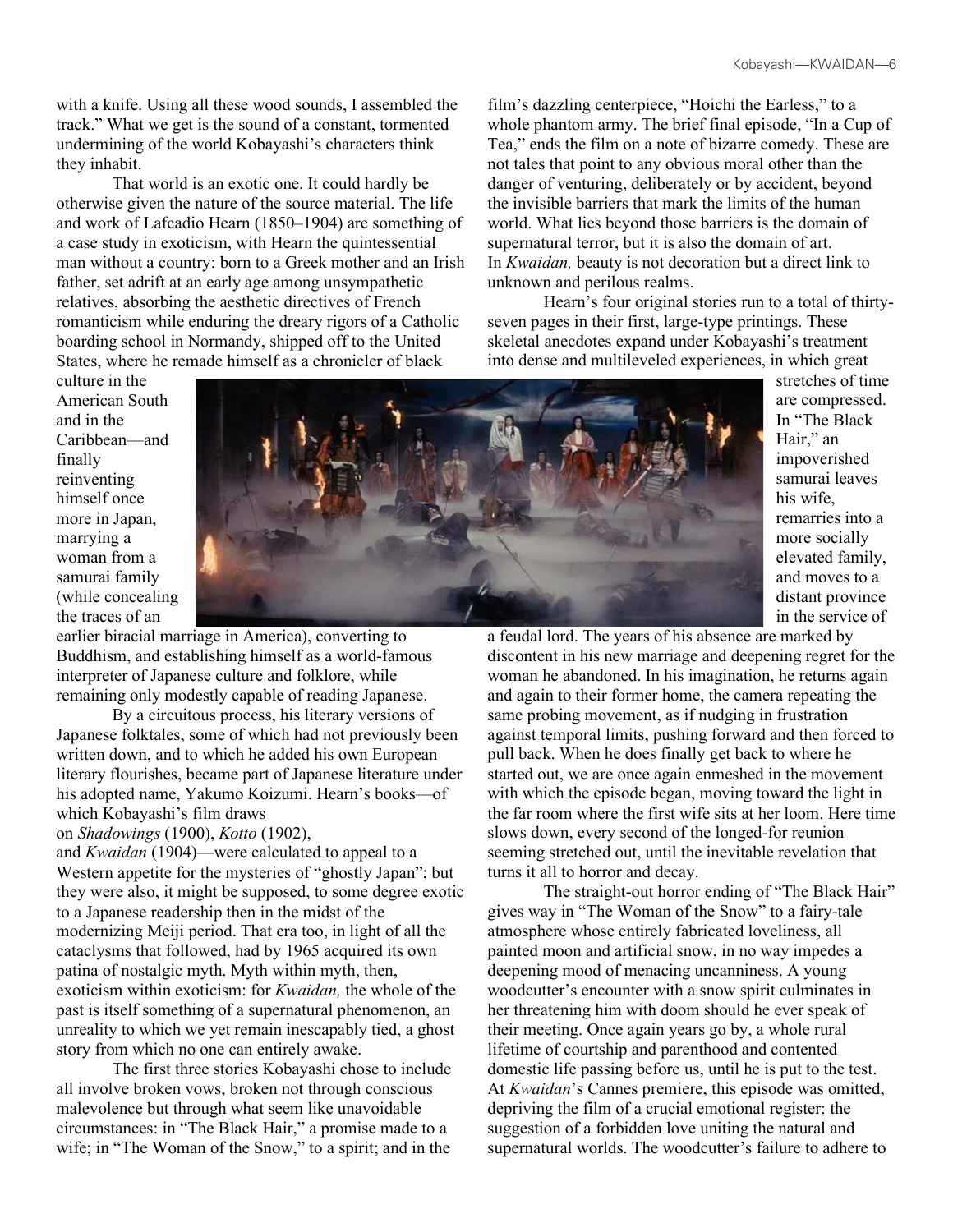his vow is a mark of his human weakness, and the departure of the loved being—radiant in blue light for a suspended moment before she vanishes forever—is as heartbreaking as it is chilling. The emotionally warmest chapter is suffused with images of snow.

These two seem but preludes to the film's most overpowering segment. In "Hoichi the Earless"—the famous story of a blind biwa-playing monk unwittingly summoned to perform for the dead—the collapsing of time takes on extravagant proportions. An opening shot shows us the waters where the decisive battle of Dan-no-ura was fought between the Heike and Genji clans in the late twelfth century, as recounted in the epic *Heike monogatari* (*The Tale of the Heike*). That shot, dissonant because it gives us an abrupt glimpse of a real world outside the film studio (as if we might have forgotten), fades in to a scroll painting of the battle, in which the Heike were destroyed along with the infant emperor and his mother. Smoke swirls in front of the painted images, which are now intercut with enacted scenes of the battle, filmed in such lurid light as to seem more animation than live action, especially since the actors move with the ritual slowness of Bunraku puppets in full military regalia. Here the classical recitation and biwa playing adds a new dimension to the soundtrack. The chanting of the traditional chronicle becomes the central pulse for the duration of the chapter.

An episode that begins on such a visually gaudy note only becomes stormier and more menacing as it goes on. The young musician Hoichi sits playing his biwa in the courtyard of the monastery when the voice of a dead warrior calls out to him. This summoning of the blind mortal by the invisible dead signals the point of entry into a forbidden place. The music is the link between them, and it sustains a sense of continuity even while the images crosscut wildly between worlds—the painted battle, the filmed battle, the unreal pavilion in which the ghosts sit listening to the recitation, the cemetery in which the action is actually taking place—as the mist swirls, the rain pours in torrents, the ghosts suffer their dying once again, and hellish flames burn on all sides. It is all quite exhilarating and at the same time insidiously disturbing. The terrors evoked are of the oldest kind; the fear is that the horrors and unassuageable sorrows of those ancient massacres might once more come fully to life. Here Kobayashi goes far beyond the quaint antiquarian tone of Hearn's story; the ordeal of the blind musician has laid bare an age-old cauldron of sorrows. The realm of the supernatural becomes an extension of those inescapable hierarchies and historic injustices that Kobayashi had charted in his earlier films, and to which he would return. (One of his last works, 1983's *Tokyo Trial,* was a lengthy documentary on the Tokyo war crimes trials.)

*Kwaidan* remains distinct among Kobayashi's films in its exploration of parallel realities. No one who has contemplated his nightmarish distillation of wartime experience in *The Human Condition* or the grueling rigor with which he exposed feudal codes in *Harakiri* and *Samurai Rebellion* (1967) would think of him as an artist inclined toward escapist fantasy. And indeed the three main stories of *Kwaidan* offer no escape. The gorgeousness of their painted skies and otherworldly color schemes, the transparent unreality of everything we see, all the bravura touches of stylization, only emphasize that one may travel to the farthest reaches of the imagination only to find at last a great and terrifying void. (*Kwaidan*'s fusion of transcendent beauty and icy cosmic emptiness—its creation of spaces both vast and hermetic—sometimes calls to mind *2001: A Space Odyssey* or *The Shining.* One can well imagine Stanley Kubrick paying close attention to what Kobayashi achieved here.)

The whimsically unsettling "In a Cup of Tea," *Kwaidan*'s deliberately unfinished coda, sets up a paradoxical game involving a disembodied yet apparently life-threatening reflection in the tea that a samurai is about to drink. Finally, the storyteller disappears into his own story, becoming himself another reflection, as if the only way to escape from this counterworld is by way of a tale that omits any final explanation by simply flinging itself down like an empty cup.

# **Lafcadio Hearn: "The Reconciliation," (from**  *Shadowings***, 1900)**

There was a young samurai of Kyoto who had been reduced to poverty by the ruin of his lord, and found himself obliged to leave his home, and to take service with the Governor of a distant province.

Before quitting the capital, this samurai divorced his wife, a good and beautiful woman, under the belief that he could better obtain promotion by another alliance. He then married the daughter of a family of some distinction, and took her with him to the district whither he had been called. But it was in the time of the thoughtlessness of youth, and the sharp experience of want, that the samurai could not understand the worth of the affection so lightly cast away.

His second marriage did not prove a happy one; the character of his new wife was hard and selfish; and he soon found every cause to think with regret of Kyoto days.

Then he discovered that he still loved his first wife, loved her more than he could ever love the second; and he began to feel how unjust and how thankless he had been. Gradually his repentance deepened into a remorse that left him no peace of mind. Memories of the woman he had wronged (her gentle speech, her smiles, her dainty, pretty ways, her faultless patience) continually haunted him.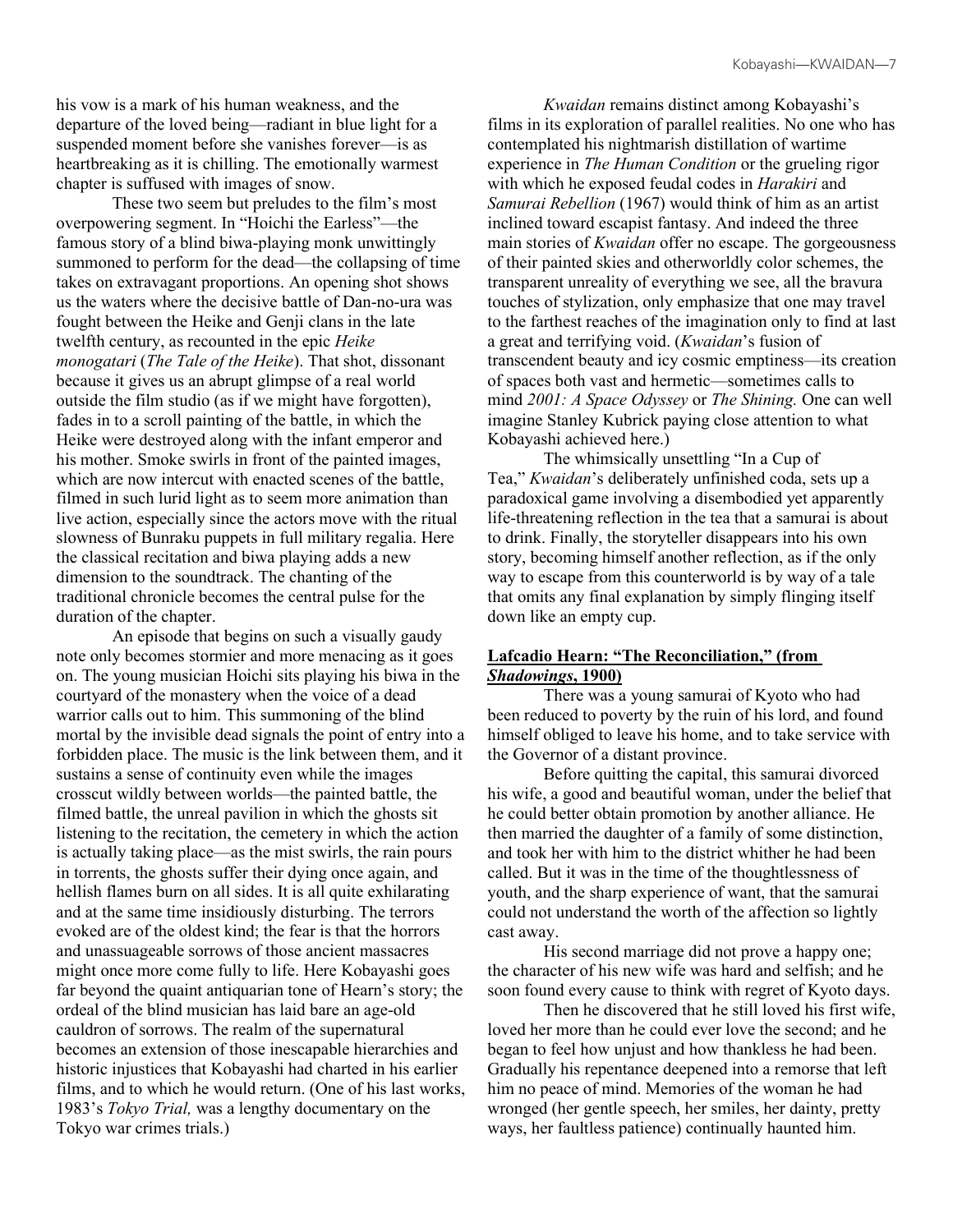Sometimes in dreams he saw her at her loom, weaving as when she toiled night and day to help him during the years of their distress: more often he saw her kneeling alone in the desolate little room where he had left her, veiling her tears with her poor worn sleeve. Even in the hours of official duty, his thoughts would wander back to her: then he would ask himself how she was living, what she was doing...

Something in his heart assured him that she could not accept another husband, and that she never would

refuse to pardon him. And he secretly resolved to seek her out as soon as he could return to Kyoto, then to beg her forgiveness, to take her back, to do everything that a man could do to make atonement.

But the years went by.

At last the Governor's official term expired, and the samurai was free. "Now I will go back to my dear one," he vowed to himself. "Ah, what a cruelty, what a folly to have divorced her!" He sent his second wife to her own people (she had given him no children); and hurrying to Kyoto, he went at once to seek his former companion, not allowing himself even the time to change his traveling-garb.

When he reached the street where she used to live, it was late in the night -- the night of the tenth day of the ninth month -- and the city was silent as a cemetery. But a

bright moon made everything visible; house without difficulty. It had a deserted look: tall weeds were growing on the roof.

He knocked at the sliding-doors, and no one answered. Then, finding that the doors had not been fastened from within, he pushed them open, and entered. The front room was matless and empty: a chilly wind was blowing through crevices in the planking; and the moon shone through a ragged break in the wall of the alcove. Other rooms presented a like forlorn condition. The house, to all seeming, was unoccupied.

Nevertheless, the samurai determined to visit one other apartment at the farther end of the dwelling; a very small room that had been his wife's favorite resting-place. Approaching the sliding-screen that closed it, he was startled to perceive a glow within. He pushed the screen aside, and uttered a cry of joy; for he saw her there, sewing by the light of a paper-lamp!



*Lafcadio Hearn*

Her eyes at the same instant met his own; and with a happy smile she greeted him, asking only: "When did you come back to Kyoto? How did you find your way here to me, through all those black rooms?"

The years had not changed her. Still she seemed as fair and young as in his fondest memory of her... But sweeter than any memory there came to him the music of her voice, with its trembling of pleased wonder. Then joyfully he took his place beside her, and told her all: how deeply he repented his selfishness, how wretched he had

been without her, how constantly he had regretted her, how long he had hoped and planned to make amends; caressing her the while, and asking her forgiveness over and over again.

She answered him, with loving gentleness, according to his heart's desire, entreating him to cease all self-reproach. It was wrong, she said, that he should have allowed himself to suffer on her account: she had always felt that she was not worthy to be his wife. She knew that he had separated from her, notwithstanding, only because of poverty; and while he lived with her, he had always been kind; and she had never ceased to pray for his happiness. But even if there had been a reason for speaking of amends, this honorable visit would be ample amends: what greater happiness than thus to see him nly for a moment?

"Only for a moment?" he replied, with a glad

laugh... "say, rather, for the time of seven existences! My loved one, unless you forbid, I am coming back to live with you always, always, always! Nothing shall ever separate us again. Now I have means and friends: we need not fear poverty. To-morrow my goods will be brought here, and my servants will come to wait upon you, and we shall make this house beautiful... To-night," he added, apologetically, "I came thus late, without even changing my dress, only because of the longing I had to see you, and to tell you this."

She seemed greatly pleased by these words; and in her turn she told him about all that had happened in Kyoto since the time of his departure... excepting her own sorrows, of which she sweetly refused to speak.

They chatted far into the night... Then she conducted him to a warmer room, facing south, a room that had been their bridal chamber in former time. "Have you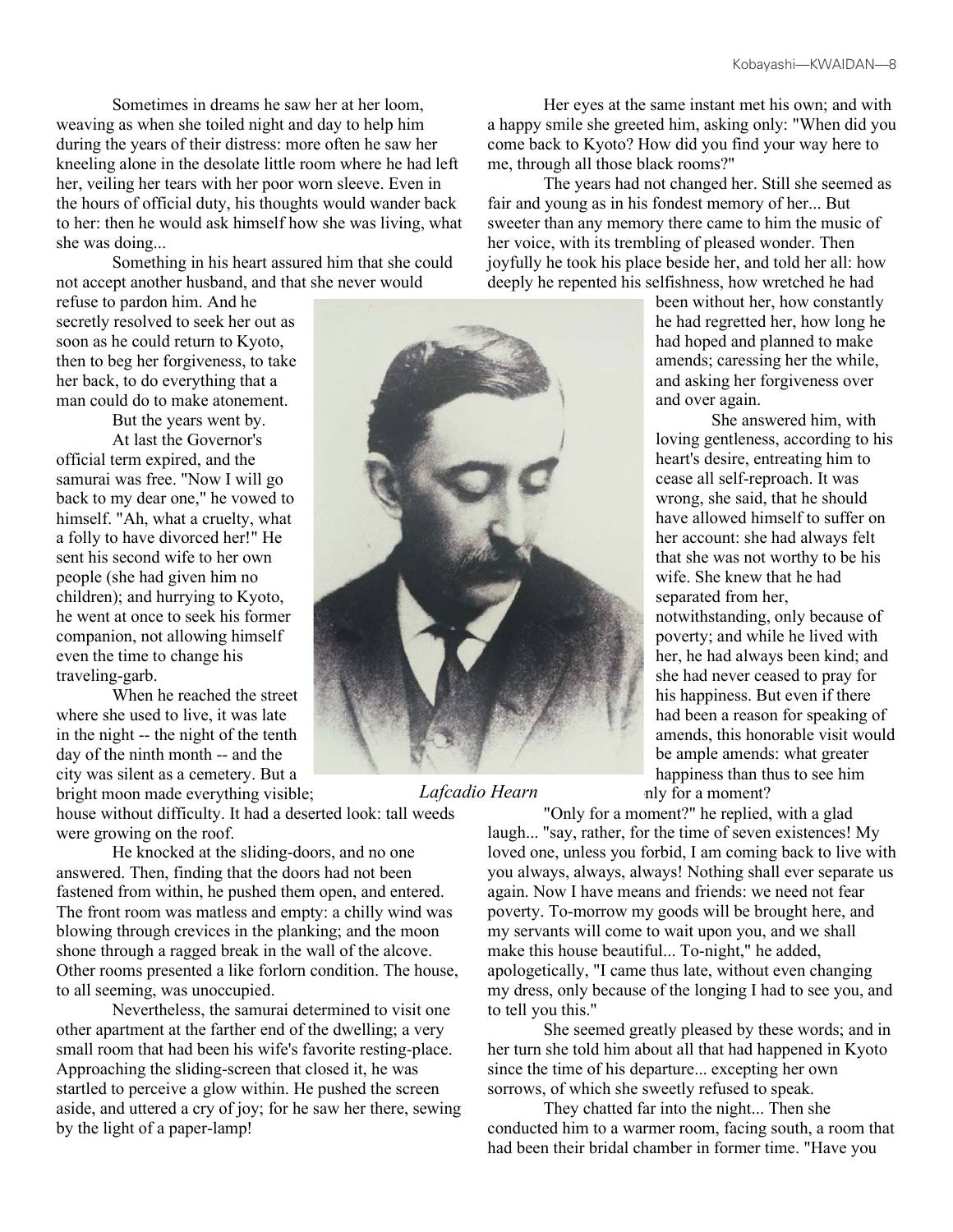no one in the house to help you?" he asked, as she began to prepare the couch for him. "No," she answered, laughing cheerfully: "I could not afford a servant, so I have been living all alone." "You will have plenty of servants tomorrow," he said, "good servants, and everything else that you need!" They lay down to rest, not to sleep: they had too much to tell each other...; and they talked of the past and the present and the future, until the dawn was gray. Then, involuntarily, the samurai closed his eyes, and slept.

When he awoke, the daylight was streaming through the chinks of the sliding-shutters; and he found himself, to his utter amazement, lying upon the naked boards of a mouldening floor... Had he only dreamed a dream? No: she was there: she slept... He bent above her, and looked, and shrieked! for the sleeper had no face! Before him, wrapped in its grave-sheet only, lay the corpse of a woman, a corpse so wasted that little remained save the bones, and the long black tangled hair...

Slowly, as he stood shuddering and sickening in the sun, the icy horror yielded to despair so intolerable, a pain so atrocious, that he clutched at the mocking shadow of a doubt. Feigning ignorance of the neighborhood, he ventured to ask his way to the house in which his wife had lived. "There is no one in that house," said the person questioned. "It used to belong to the wife of a samurai who left the city several years ago. He divorced her in order to marry another woman before he went away; and she fretted a great deal, and so became sick. She had no relatives in Kyoto, and nobody to care for her, and she died in the autumn of the same year; on the tenth day of the ninth month..."



# **Andrea Grunert:"Kobayashi, Masaki" (***Senses of Cinema***, 2016)**

Masaki Kobayashi's career coincides with the socalled Golden Age of Japanese cinema in the 1950s and 1960s. Despite the fact that some of his films such as the war trilogy *Ningen no jōken* (*The Human Condition*, 1959- 1961) and *Seppuku* (*Harakiri*, 1962) had won international critical acclaim, <sup>1</sup> the centenary of his birth in February 2016 passed almost unnoticed in the Western media. $\frac{2}{3}$  Kobayashi

has been largely forgotten by the average Japanese filmgoer, and outside Japan interest in his work is much lower than it is for the films of his contemporaries, such as Akira Kurosawa.

Kobayashi's politically and ethically uncompromising and economically risk-taking attitude put him in conflict with the studios he worked with, Shōchiku and Toho: this might explain the fact that he made only 22 films. Moreover, his critical view of militarism in Japanese history and the entanglement of politics and the economy in Japanese society are topics that are not attractive to young Japanese people. However, they are still burning issues in Japan and in the modern world, more meaningful than ever before. *The Human Condition* is not only a landmark film putting a harsh light on Japanese imperialism during World War II, it is a remarkable and universal statement against war. *Harakiri, Kwaidan* (1964), *Jōi-uchi: Hairyō-tsuma shimatsu* (*Samurai Rebellion*, 1967) or *Inochi bō no furō* (*Inn of Evil*, 1971) – all bearing the director's unique signature – reveal the complex interplay between content and form, morality and aesthetics. They show in a most original way how traditional forms can be used as a tool for political criticism and ethical reflection.

Kobayashi was one of the finest depicters of Japanese society in the 1950s and 1960s, and explored the war and post-war situation by addressing controversial topics such as corruption, economic exploitation and the denial of war atrocities. *The Human Condition* was such a great international success in the 1960s that a remake was produced for television in 1963 directed by Takeshi Abe. It is not the film's harsh and uncompromising realism which makes it outstanding, but its approach to Japan's imperialist policy. As film critic Setogawa Sōta pointed out, it "was the first Japanese film that frankly depicted 'Japanese devils' in China in great detail."<sup>3</sup>Kobayashi dared to criticise openly Japanese militarism and to show the brutality of the Japanese occupation policy in China. His humanist message is close to Kurosawa's, but his political attitude and his interest in aspects that concern Japanese society are more clearly expressed than in the work of most of his contemporaries. Not unlike Kurosawa, he was a risk-taking filmmaker who was interested in challenging formal aspects and rejected compromise, an attitude which made his position more and more insecure in the 1970s when Japanese film industry experienced a period of drought. His last film – *Shokutaku no nai ie* (*Family Without a Dinner Table* aka *The Empty Table*) – was released in 1985, twelve years before his death. However, his anti-violence stance and his personal style with its combination of aesthetics, historical research and emotions are as vibrant as ever.

Born on the northern island of Hokkaido, Kobayashi spent his youth in his hometown Otaru near the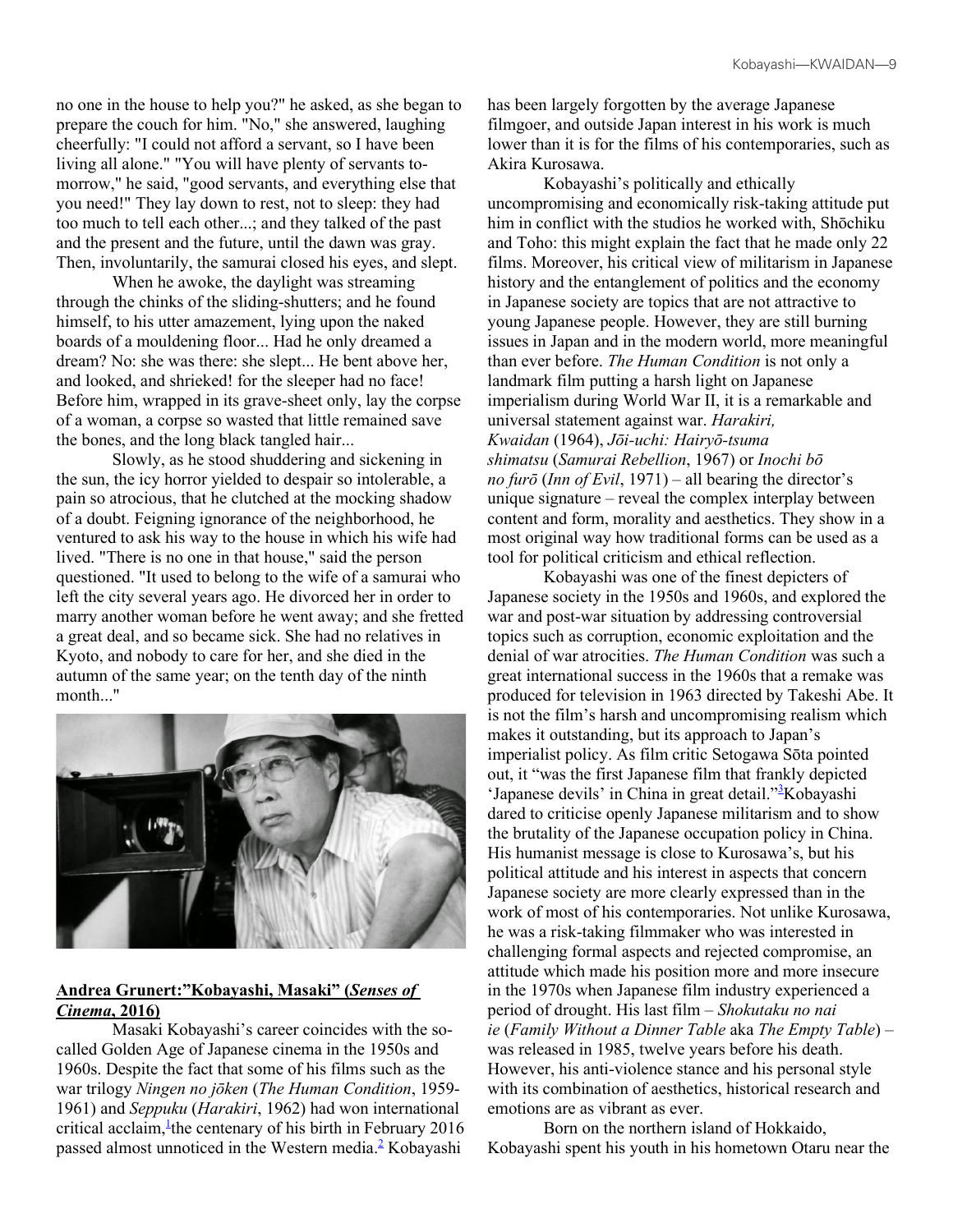mountains. His penchant for views from a height was developed during these years, when he enjoyed skiing on his home island. Breathtaking views of the mountains filmed on Hokkaido appear in *The Human Condition*, and other films also contain impressive shots of mountain landscapes. Not unlike Kurosawa, Kobayashi uses meteorological conditions such as wind, snow, storms and heavy rain to add movement to his frames. His insistence on natural elements creates a broader context for his protagonists, connecting them even more clearly to a

culture in which the contemplation of nature is central and in which there is an omnipresent awareness that the fragility of human existence depends so much on natural conditions.

Kobayashi returned to Hokkaido to shoot his war trilogy. He left the island to study ancient oriental arts and philosophy at the prestigious Waseda University in Tokyo in the 1930s. After graduation in 1941, he entered Shōchiku Studios but was drafted into the army shortly after and sent to Harbin, Manchuria. Being a pacifist, he refused promotion to higher ranks several times.

This is a significant manifestation of his independent spirit and non-conformism. Kobayashi spent the final months of the war interred in a POW camp in Okinawa, at that time under American control.

Upon his release from the camp in 1946, he became an assistant to Keisuke Kinoshita, one of the leading directors of the period – together with Yazuro Ozu, Mikio Naruse and Kenji Mizoguchi – and at that time under contract at Shōchiku. His first films are inspired by the studio's style, which was renowned for its *shomingeki:* contemporary stories and domestic dramas. The sentimental style of these productions is resonant in Kobayashi's early films, Kinoshita clearly being a major influence.<sup>4</sup>Kobayashi's mentor Kinoshita was the scriptwriter of his first film, the 45-minute-long *Musuko no seishun* (*My Sons' Youth*, 1952), and of his first feature film *Magokoro* (*Sincere Hearts*, 1953). Both are social melodramas close to the style of the studio and deal with young people's desires and fears within a coming-of-age context.

In 1953, Kobayashi directed a far more personal film on a topic that was unusual for Shōchiku. *Kabe atsuki heya* (*The Thick-Walled Room*) is an early example of his lifelong preoccupation with the war and his deep interest in



politics and society. This landmark film is one of the first Japanese films to deal with the war heritage, raising questions of responsibility for atrocities committed by the Japanese. The screenplay, by the novelist Kobo Abe, is based on the secret notes written down by former members of the army who were sentenced for war crimes. The protagonists are low-ranking soldiers, categorized as B and C war criminals. The film targets not only the brutal punishment suffered by these men at the hands of the Americans, but also the fact that many of them were

framed by their superiors who escaped punishment. Without trying to whitewash his protagonists, Kobayashi suggests how badly they were treated by a system which denied all responsibility. The prison is not simply the stage on which the intimate drama of Japan's post-war society is played out: the *huis clos* of the prison is turned into a metaphorical space and a dramatic character in its own right. The bleakness of the expressionist black-and-white photography, unusual camera positions, cross-fades, the subtle blending of everyday situations and dream sequences revealing

the tormented spirits of the inmates are aspects that repeatedly shine through the realism at the film's core. *The Thick-Walled Room* was far too controversial in 1953 – just one year after the end of American occupation – so was not released until 1957. By that time, it had lost much of its political impact.

Since there was no chance that Kobayashi's second feature film would be released straightaway, he returned to the psychological drama more typical of Shōchiku. *Mittsu no ai* (*Three Loves,* 1954) and *Kono hiroi sora no dokoka ni* (*Somewhere Under the Broad Sky* aka *Somewhere beneath the VastHeavens*, 1954) are like many other Japanese films of the 1950s in that they deal with poverty and disillusionment: the disfigurement of one of the protagonists in *Somewhere Under the Broad Sky* is a visual reminder of the war and the permanent mark it left on postwar society. Another film, *Uruwashiki saigetsu* (*Beautiful Days* aka *Days of Splendour*, 1955) affirms small-town values and recalls Kinoshita's great success with his film of domestic life, *Nijū-shi no hitomi (24 Eyes,* 1954). In these films, the family is the microcosm in which the economic struggle of the (young) protagonists and their disregard for society are depicted…..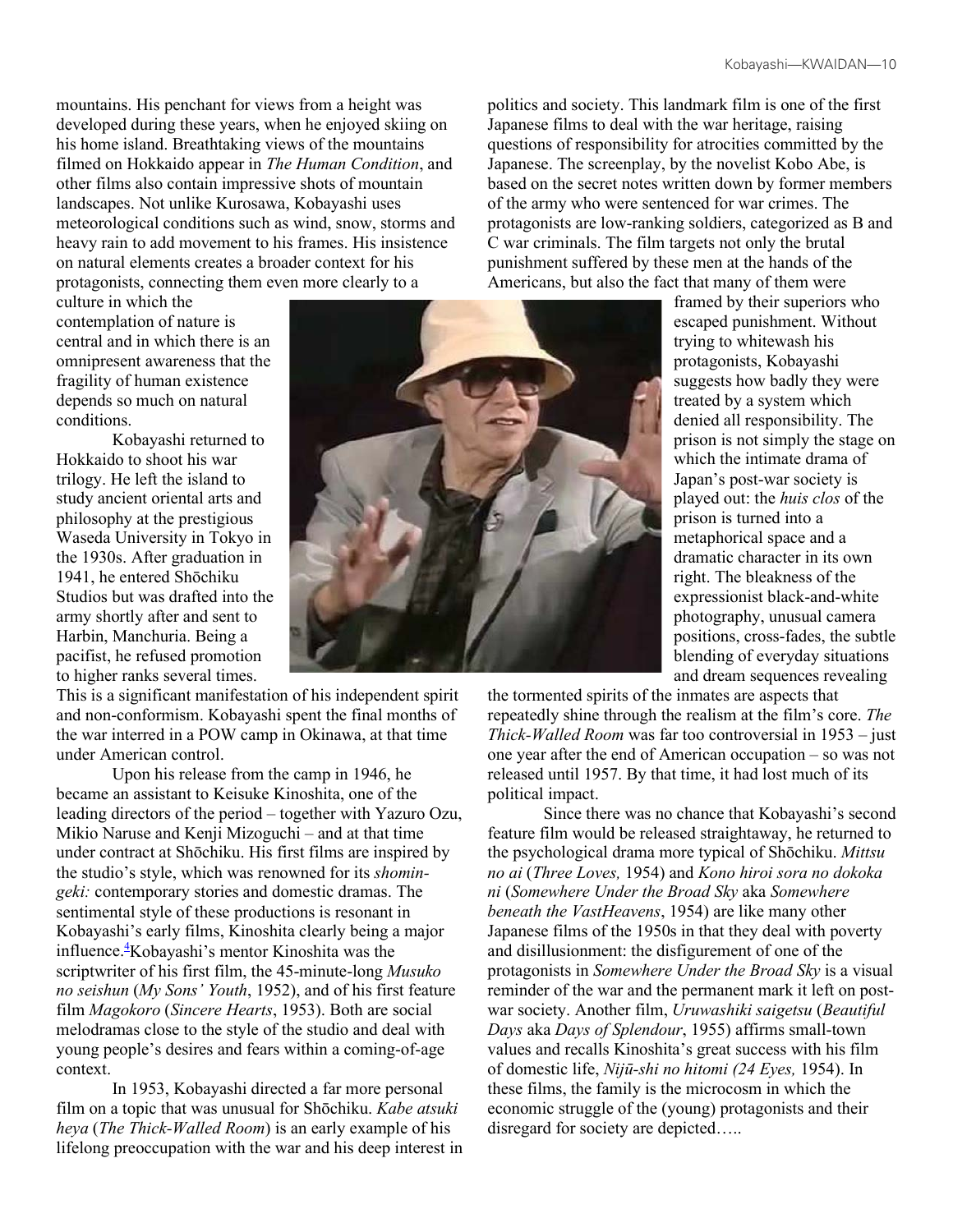*The Human Condition* is the first film Kobayashi made outside Shōchiku, and his critical depiction of the Japanese during the war was not appreciated by the conservative studio. As a producer, he took enormous risks with this monumental work: the shooting lasted  $2\frac{1}{2}$  years and the whole production took four years. The screenplay

is based on a popular novel by Junpei Gomikawa deriving from personal experience but inspired in equal measure by Kobayashi's own war experience as a pacifist in the Imperial Army. Kaji, his protagonist, could be considered the director's alter ego as he is a pacifist serving in the Kwantung Army. Kobayashi raises



questions which are uncomfortable still today: what did World War II turn the Japanese into? Who was responsible for the atrocities committed in their name? As Patrick Galbraith puts it: "From controversial visits to Yasukuni Shrine to glaring omissions in high-school textbooks, conservative Japanese continue to fan the flames of their stained relationship with China by dismissing and denying many wartime atrocities, but the truth was laid bare 50 years ago in Kobayashi's films."<sup>6</sup> Kobayashi breaks with taboos by showing comfort women and depicting the inhumane treatment of Chinese civilians in Japanese labour camps. One of the most brutal moments is the discovery of the near-starving prisoners in the cattle wagons: hundreds of men, their faces and bodies marked by hunger and exhaustion, run away into the bare Manchurian landscape, desperately trying to find food and water. Another crucial moment is the arbitrary execution of six of the prisoners by the Japanese military police. This long sequence reveals the desire of the prisoners to resist and Kaji's own contradictory feelings, oscillating between fear and determination. He stops the execution after the third man has been beheaded but is drafted into the army because of this insubordination. In the third part, he is imprisoned in a Soviet labour camp, where he continues his struggle, this time against the corrupt system established by the other Japanese officers.

The trilogy is not only a confrontation with historical guilt but also the portrait of a society that continuously suppresses the individual. Focusing on resistance to authority, it is a major humanist document. "Human condition" is not entirely accurate as a translation of the Japanese title *Ningen no jōken*, which means the special condition under which a person is human. This particular meaning is revealed at the moment of the execution when Wang (Eijirō Tōno), one of the Chinese

slave labourers, tries to convince Kaji to put an end to the cruel punishment of innocent men. He wonders if Kaji, still hesitating, is either a murderer who pretends being a humanist or a human being who fully deserves this name. As in most of his films and especially in his two period films *Harakiri* and *Samurai Rebellion* Kobayashi is

> preoccupied with the uneasy relationship between the individual and society, between personal desire and social obligations. Having a strong sense of justice and dignity, Kaji (Tatsuya Nakadai) is aware of his inner contradictions and limitations. He arrives

at the labour camp determined to show that better life conditions lead to better work, but he discovers how much he himself is part of an unjust system. His rebellion is paralleled by a never-ending struggle for integrity that shows where there are no heroes. In the end, he is forced to face evil, and he kills the sadistic Kirihara (Nobuo Kaneko). Without becoming a figure for heroic identification, Kaji represents a symbol of hope in a world of opportunism and corruption. He prevents the Soviet tribunal and the Japanese officers from maltreating the lower-ranking prisoners.

Kobayashi defends bourgeois ideals in his representation of Kaji's love for Michiko (Michiyo Aratama): his protagonist's last words before dying in the cold are addressed to his wife. However, the individual is always seen in a broader social context that includes fundamental questions concerning an individual's place in society. The human figure framed through a telescope lens and thus turned into a miniature suggests the individual's place in the world. Kaji and Michiko, Kaji and the soldiers, or Shizuko in *Black River* appear in the emptiness of a wide landscape. In *The Human Condition,* Kaji has to face snow, wind, heat, dust, hunger and torture. At the end, his body is an unrecognizable shape under the snow….

Realism dominates *The Human Condition* and Kobayashi's films of the 1950s, realism enhanced and overcome by subtle camera movements and sophisticated lighting devices. *Harakiri, Kwaidan* and *Samurai Rebellion*, all set in the past, reveal Kobayashi's growing interest in Japanese art forms and concepts. He first discovered this dramatic potential while working on *Harakiri*. "I was keenly attracted to the stylized beauty of our traditional forms," he stated. "At the same time, since I felt I had come to the end of pursuing realism in film, this new mode of expression delighted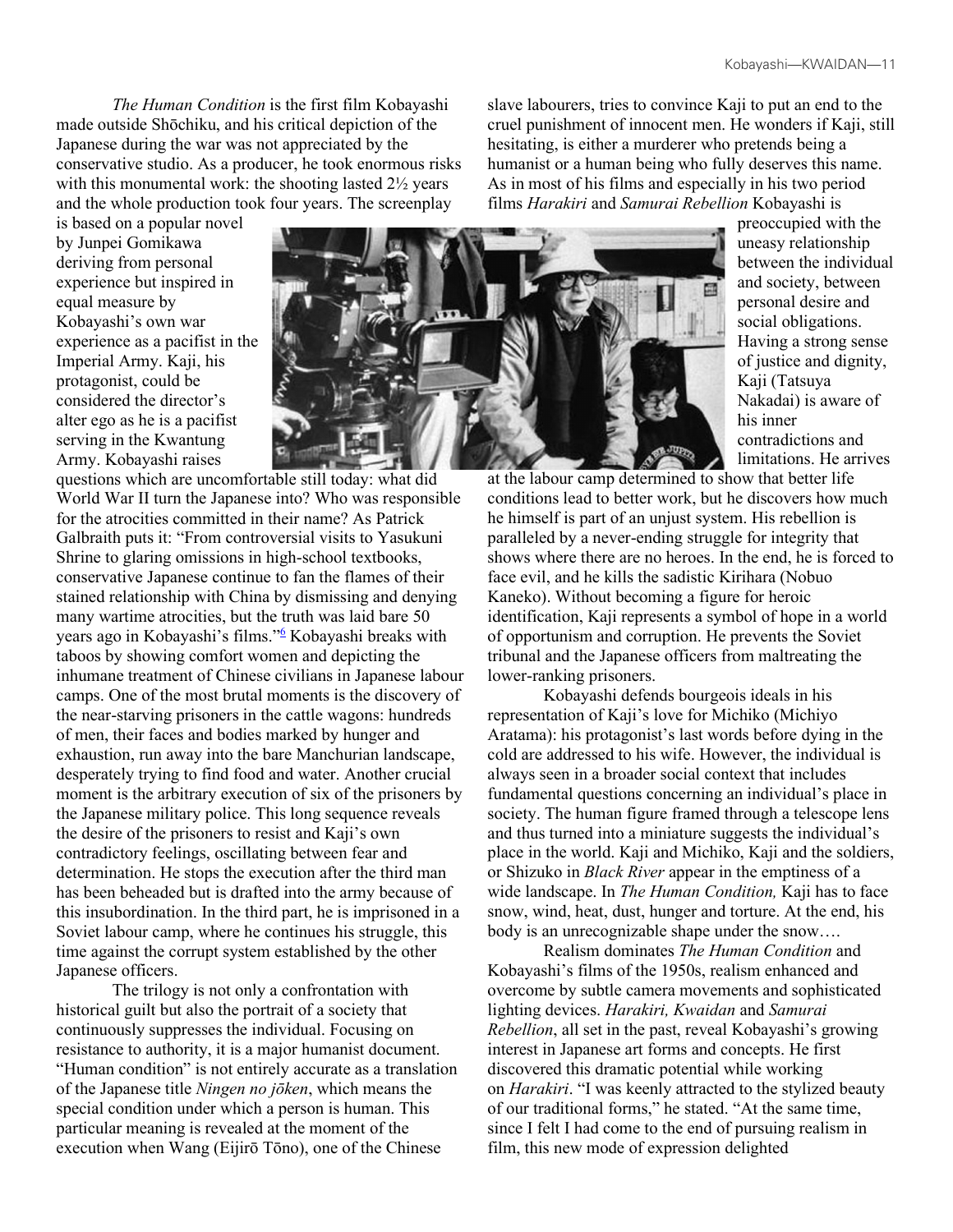me."<sup>8</sup> *Harakiri* is an intimate character study filmed in a 2.40:1 aspect ratio (*The Human Condition* had been filmed in 2.35:1), and an impressive representation of oppressive hierarchical structures....

In *Harakiri, Kwaidan* and *Samurai Rebellion*, there are long travelling shots in the barely furnished rooms revealing the harmony inherent in symmetrical compositions. Kobayashi's favourite angle – from above – transforms the courtyard of the Iyi residence into the stage of a Noh play, another traditional art form Kobayashi takes inspiration from. The focus on symmetry and asymmetry is reminiscent of the formal use of grouping in Noh drama.

influenced staging also contribute to this outstanding exploration of form. In the second story "The Woman of the Snow" especially, the painted décor is reminiscent of a theatre setting. Takemitsu's innovative score contributes to a constant atmosphere of terror in which ordinary phenomena such as the cracking of wood are transformed into scary, alien sounds. *Kwaidan* states strong ethical positions but at the same time contains portrayals of society as well as references to recent history, mainly through atomic bomb imagery. $\frac{10}{10}$  Kobayashi invested all his savings in the film, but despite much critical acclaim at the Cannes Film Festival, it was not a commercial success. $\frac{11}{1}$ 

The dialogue, written in the archaic style of public storytelling, is another device that Kobayashi uses to oppose realist conventions. The poetic imagery is heightened by sound and music: Torū Takemtisu's



*Samurai Rebellion* is another film in which Kobayashi makes use of *jidaigeki* elements as a tool for social criticism. The setting is a provincial court in 1727, a hundred years after *Harakiri*. It stars Toshirō Mifune, whose company produced the film

score includes songs from Japanese folklore and atonal Biwa sounds.*i*

Expressionist lighting contributes to a sense of fragmentation, creating gloomy corners which immediately question the apparent visual equilibrium. Motome's (Akira Ishihama) extremely painful death is presented in a series of fast cuts which are in stark contrast with the slow ceremonial pace of other shots. The oblique position of the camera destroys the concept of linearity presented in the architecture. It creates a disturbing moment in which the pain and the fear the young man experiences becomes even more palpable. The ideal of harmony is revealed as a means to mask the truth – underneath the apparent cleanliness, filth and violence are only too obvious. The frantic sounds of the Biwa accompanying Motome's agonising death create strong discordances which, together with the visual strategies, challenge the idea of beauty in death and emphasise the cruelty of the ritual of selfdisembowelment…..

Social concerns are less overtly present in his first colour film *Kwaidan*, inspired by four traditional ghost stories retold by the Irish-Greek-American journalist Lafcadio Hearn (1850-1904). Kobayashi captures the beauty of old Japan while at the same time extending the limits set by non-realist film-making. According to Japanese artistic concepts, illusion is not hidden. The sumptuous settings, created entirely on a sound stage, allow a great degree of stylisation, including a tribute to surrealism. Painted backgrounds, the startling use of sound and music by Takemitsu and Kabuki together with Nohtogether with Toho. Most of the shooting took place in Mifune's brand new sound stage in Setagaya. $\frac{12}{2}$ 

As in *Harakiri*, there are some frantic battle scenes combining realism with stylish choreography. The duel between Isaburo (Mifune) and Tatewaki (Nakadai) is a precisely measured but extremely intense exchange of blows. Aesthetics and space become signifiers in their own right. Kobayashi used the precepts of Japanese architecture to create a metaphorical space reflecting social norms weighing down on the characters and also the transgression of these social norms. The sobriety and symmetry of interiors symbolises oppressive sterility and dullness. The social constraints are a burden which has turned Isaburo into a prematurely aged man. However, the linearity of the architecture and tradition disappears when the protagonist – preparing his house for the battle – crosses bamboo rods at the openings, providing a counterbalance to the symmetrical concept. Isaburo has regained strength and confidence. The change undergone by the protagonist is subtly reflected by his mask and costume and by the actor's sense of presence and outstanding performance.

The conflict between *giri* (feudal authority) and *ninjo* (human feeling) has been part of the samurai film since the silent era.<sup>13</sup> Kobayashi makes use of this contrast in the development of his central character, Isaburo, from an obedient but lucid servant (the very meaning of the term "samurai") to an independent fighter for justice. Donald Richie called the film "a relentless attack on the feudal traditions inherent in Japanese society<sup> $n_1$ </sup>, and topics such as social hierarchy and history are approached in a